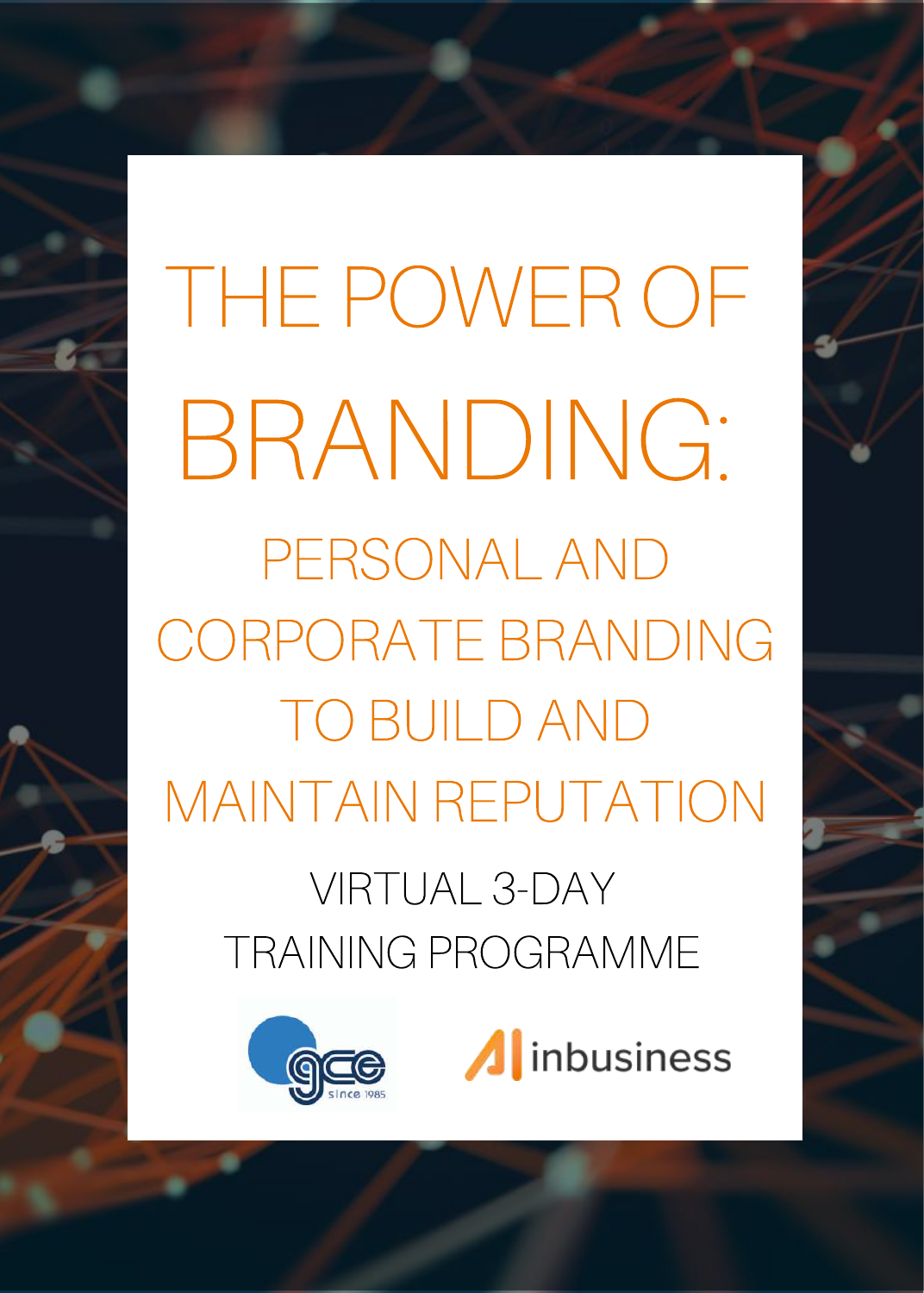

# INTRODUCTION

If you see someone drinking out of a white paper coffee cup with a green circle on it, do you know immediately where they ordered their beverage? When you need to look something up online, do you say "I'm going to consult a search engine," or do you say, "I'm going to Google it"? That is the power that strong branding can have.

Good brands are instantly identifiable, and great brands are so strong that they often become synonymous with the product or service they provide. A strong brand helps a business cut through the noise and establish itself in the marketplace while leaving a lasting impression with customers.

Personal brands are no different. Every professional wants to stand out from the crowd and get noticed, whether that be in a job search or as a thought leader in their industry. A strong personal brand can help a professional candidate make a lasting impression on those they meet, gain attention in the industry, and establish a professional as a trusted expert.

So how do you develop a brand, and use it to your advantage?



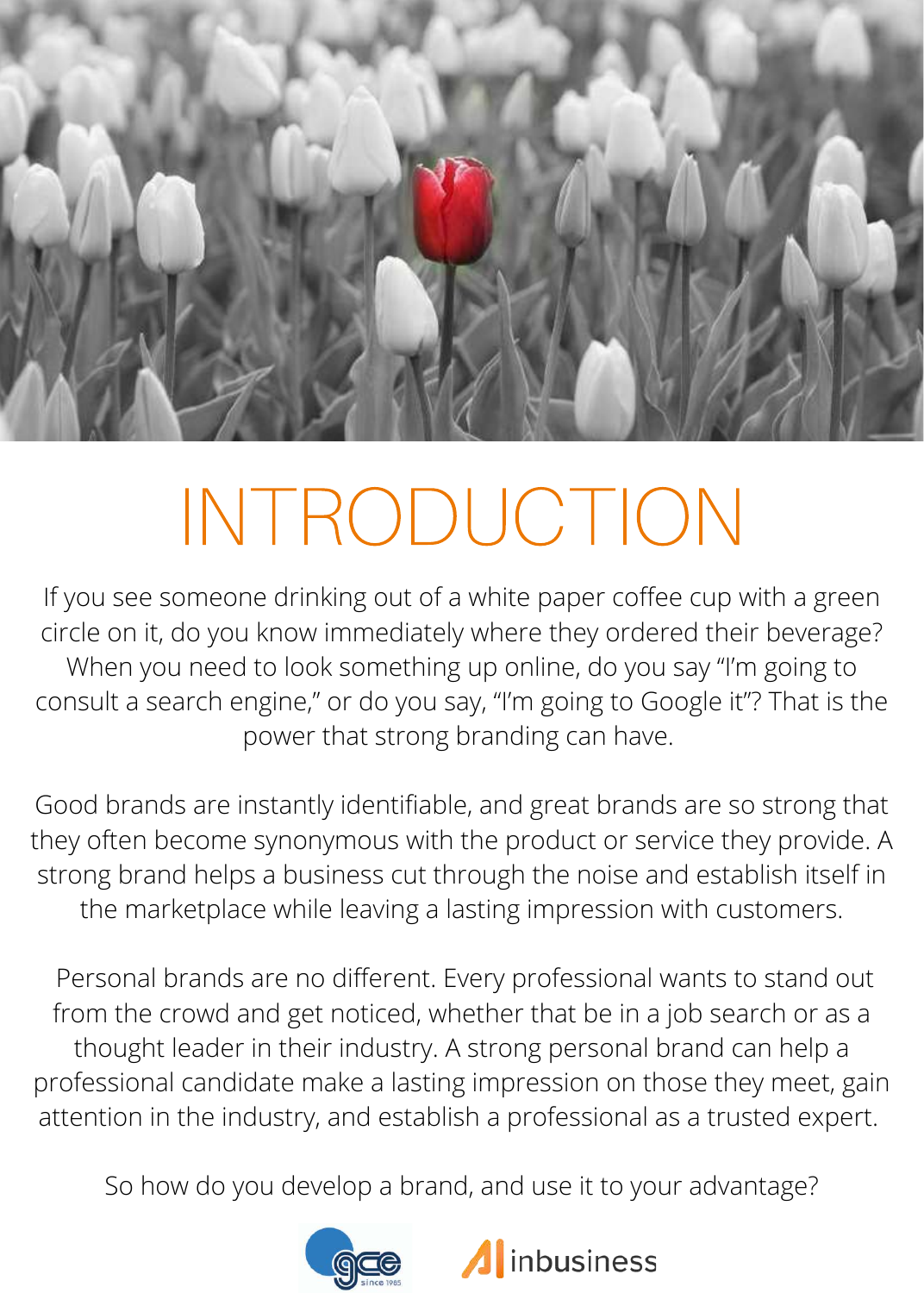

 $m$ 



# FULL COURSE OUTLINE

THE POWER OF BRANDING: PERSONAL AND CORPORATE BRANDING TO BUILD AND MAINTAIN REPUTATION

**Dates:** 16-18 March 2021

**Cost:** 400 USD per trainee

#### **Brief overview:**

This 3-day virtual training programme, delivered as three halfday workshops, introduces delegates to the powerful world of personal and corporate branding, a world which has changed dramatically as a result of COVID-19 and wider tech transformation.

The course will be of interest to individuals seeking to attract and secure career opportunities, as well as company executives responsible for maintaining corporate reputation to maximise sales and CX.

This workshop will arm attendees with the required knowledge of social selling, as well as practical case studies which they can relate to. They will be equipped with actionable strategies to succeed going forward.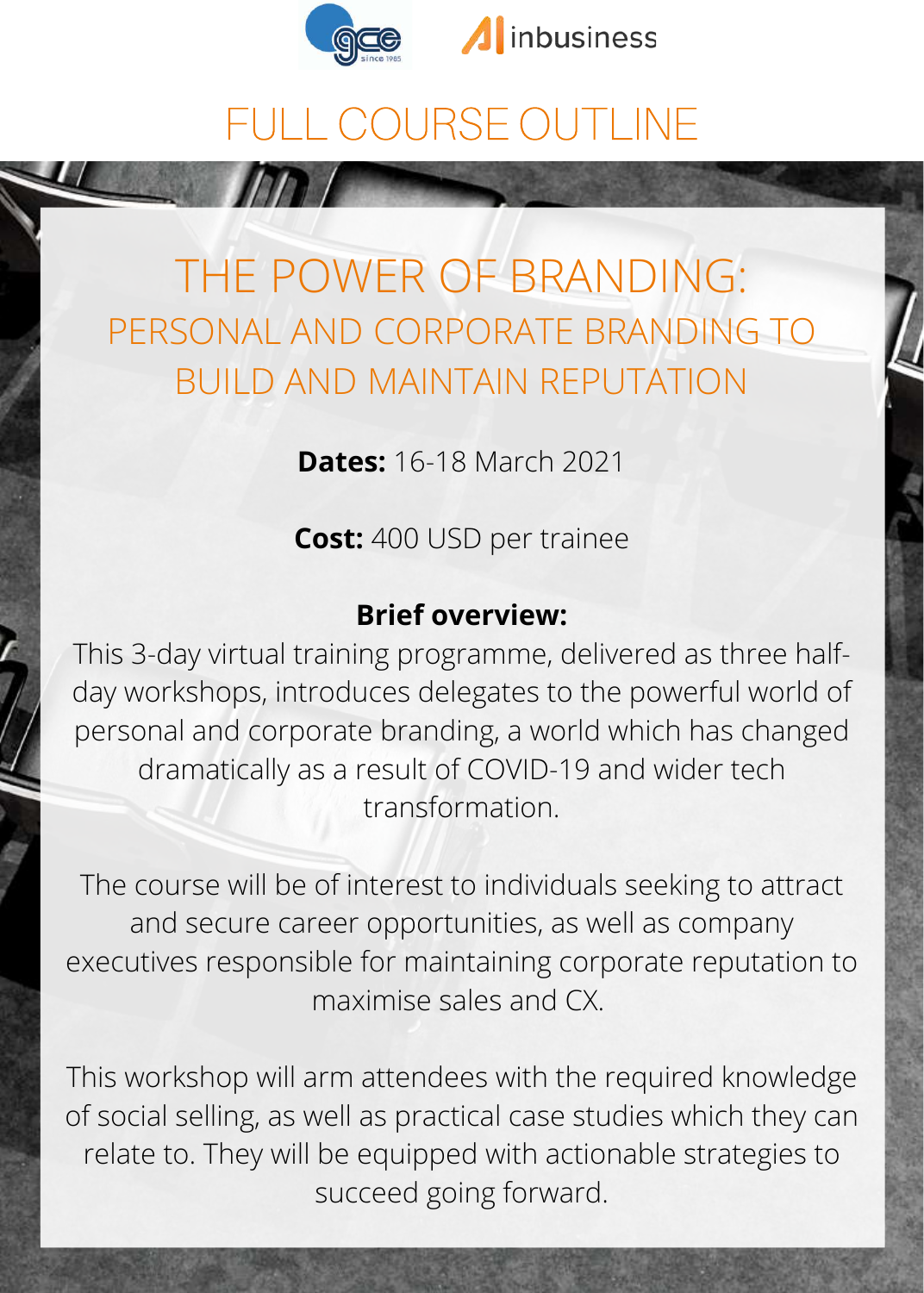



# FULL COURSE OUTLINE

### **Virtual 3-Day Schedule**

*Module One, Day 1 – 3 hours*

- Introductions and goals: what will success look like
- Ice-breaker
- The changing business landscape
- Defining corporate and personal branding
- The power of social selling
- Attracting opportunities for career growth and company reputation

#### *Module Two, Day 2 – 3 hours*

- Alignment with goals
- Audience segmentation: getting into the DNA of stakeholders and understanding how they are influenced
- Research techniques and tools to find and build the right digital ecosystem
- Building your Model Profile on LinkedIn and other social platforms
- Securing maximum engagement
- Breakout exercise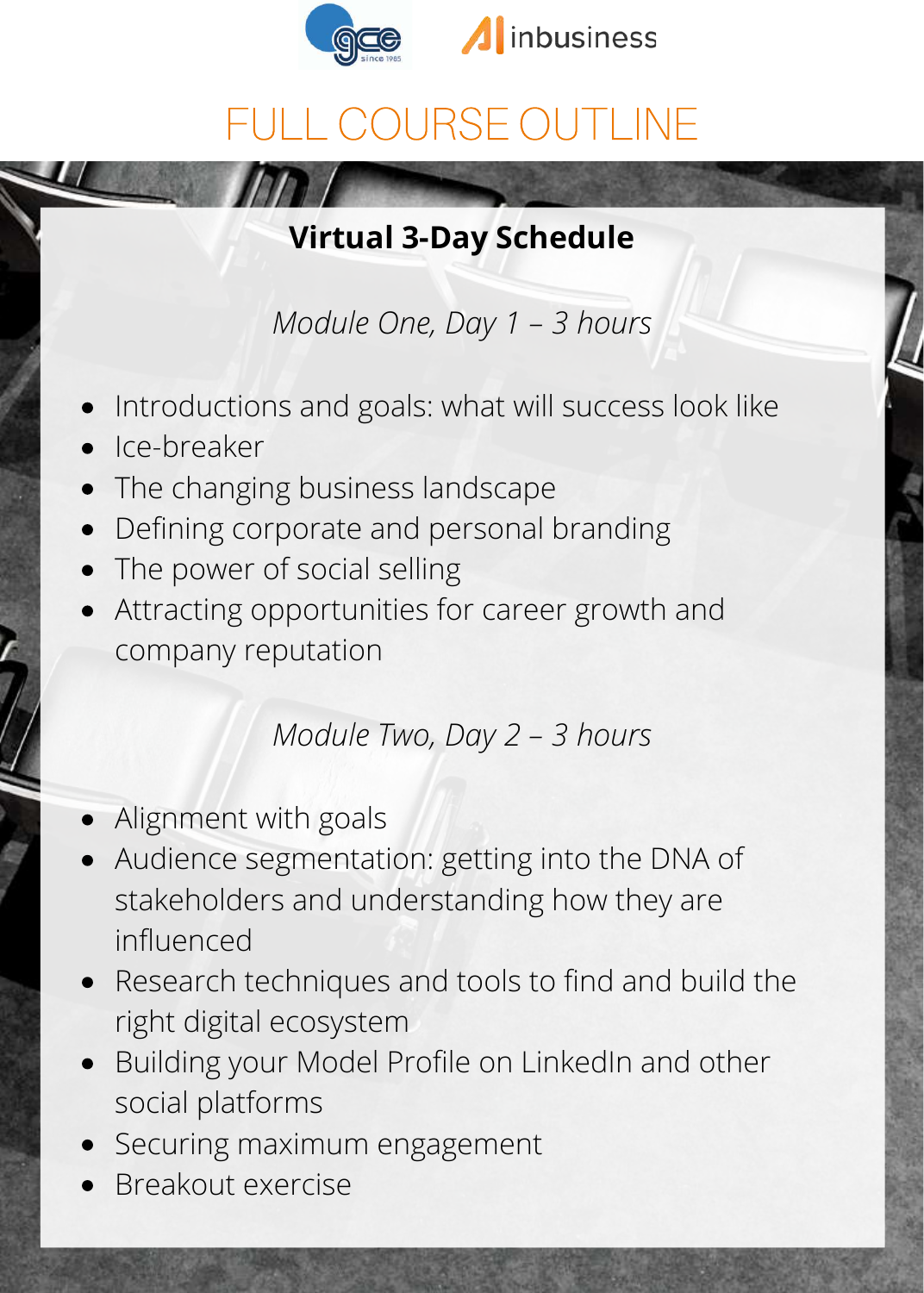



# COURSE OUTLINE

### *Module Three, Day 3 – 3 hours*

- Building an effective content plan
- Proactively seeking opportunities to build and maintain reputation
- Integrated sales, marketing and CX
- Building an effective thought leadership plan
- Further reading
- Review of the goals from the first session
- Final Q&A and close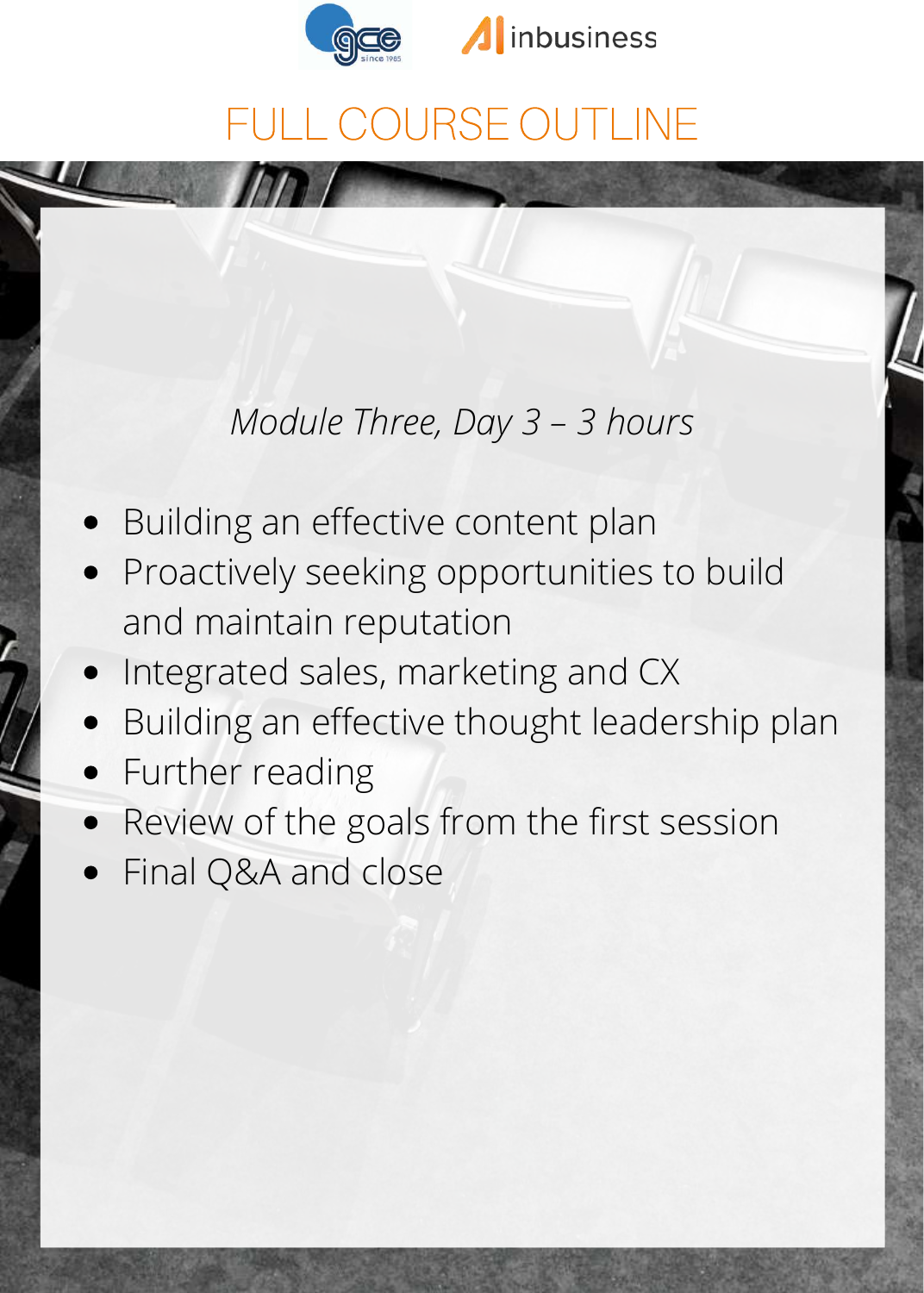

## KEY TAKEAWAYS FROM THE PROGRAMME

- Deep knowledge of personal and corporate branding, tailored to the attendees' specific goals, industry sectors and challenges
- Tools and a plan to begin implementing personal and corporate branding to attract attention, and ensure sales, marketing and CX success
- An invaluable workshop, packed with relevant, cutting edge case studies and statistics to broaden learning and take next steps
- An opportunity to futureproof your career, for individual and company success

## TOOLS AND METHODOLOGY THAT WILL BE USED DURING THE PROGRAMME

The course will be delivered via Zoom as three 3-hour long modules over the span of three days. It will include a mix of tools and methodologies, including:

- Presentation via Powerpoint, with salient, cutting edge research
- Video case studies
- Hands-on working in groups via virtual breakout rooms
- Peer learning
- Workbook-based sessions
- Q&As
- Virtual chat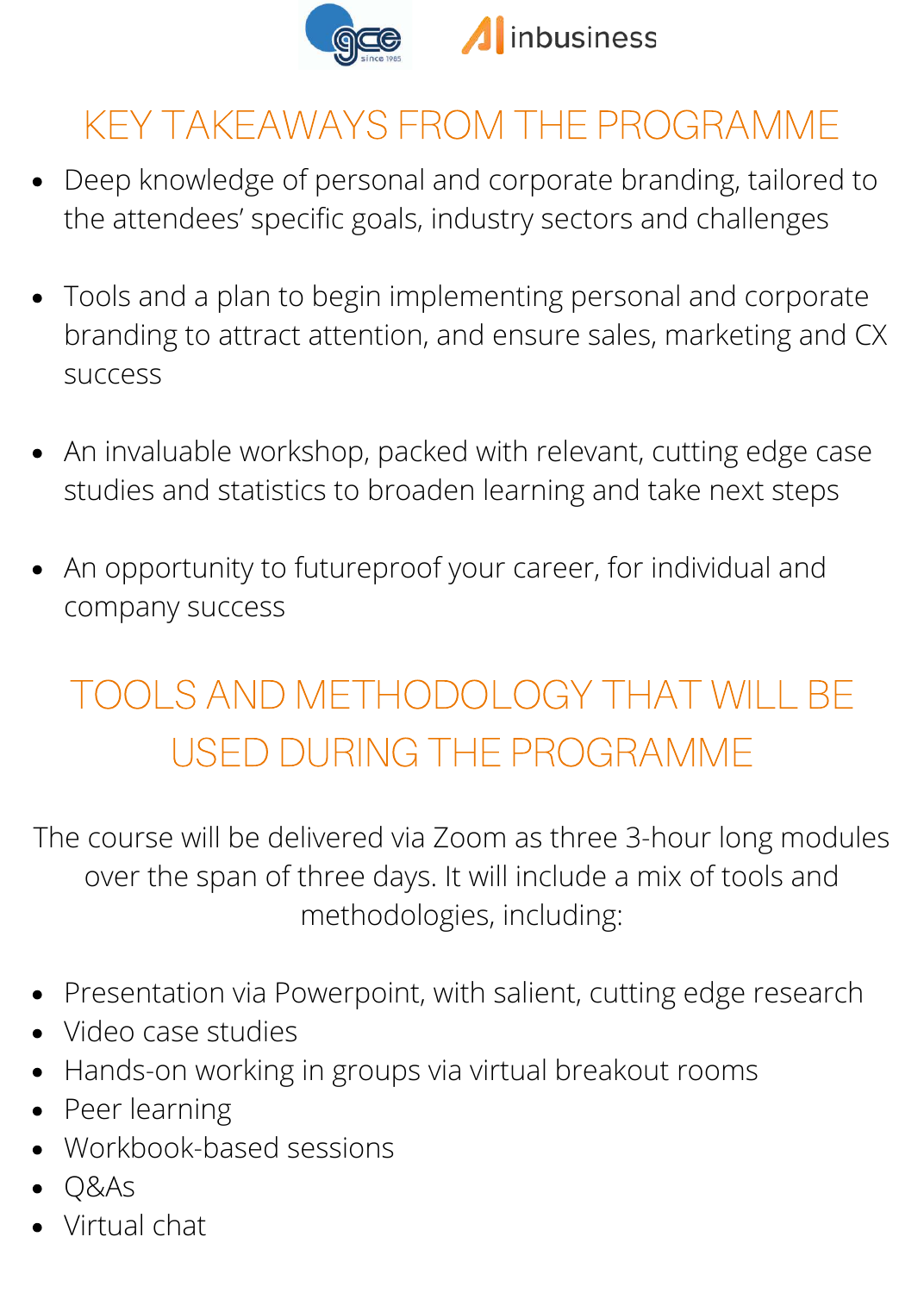



## *A*linbusiness

# COURSE DIRECTOR

Katie King is a trainer as well as a published Author, an international Keynote Speaker and Consultant on branding, Artificial Intelligence (AI) and business transformation. She is the author of *Using Artificial Intelligence in Marketing: How to Harness AI and Maintain the Competitive Edge*, published by Kogan Page in February 2019.

Katie has over 30 years of consulting experience and has advised many of the world's leading brands and business leaders on their branding and corporate reputation. This includes Huawei, Virgin, Harrods, BT, Accenture and many more.

She is a member of the UK Government All-Party Parliamentary Group (APPG) task force for the enterprise adoption of AI.

Katie has delivered two TEDx talks and is a frequent commentator on BBC TV and radio. She is also a regular speaker on the international conference circuit, having delivered talks and workshops in Singapore, China and beyond.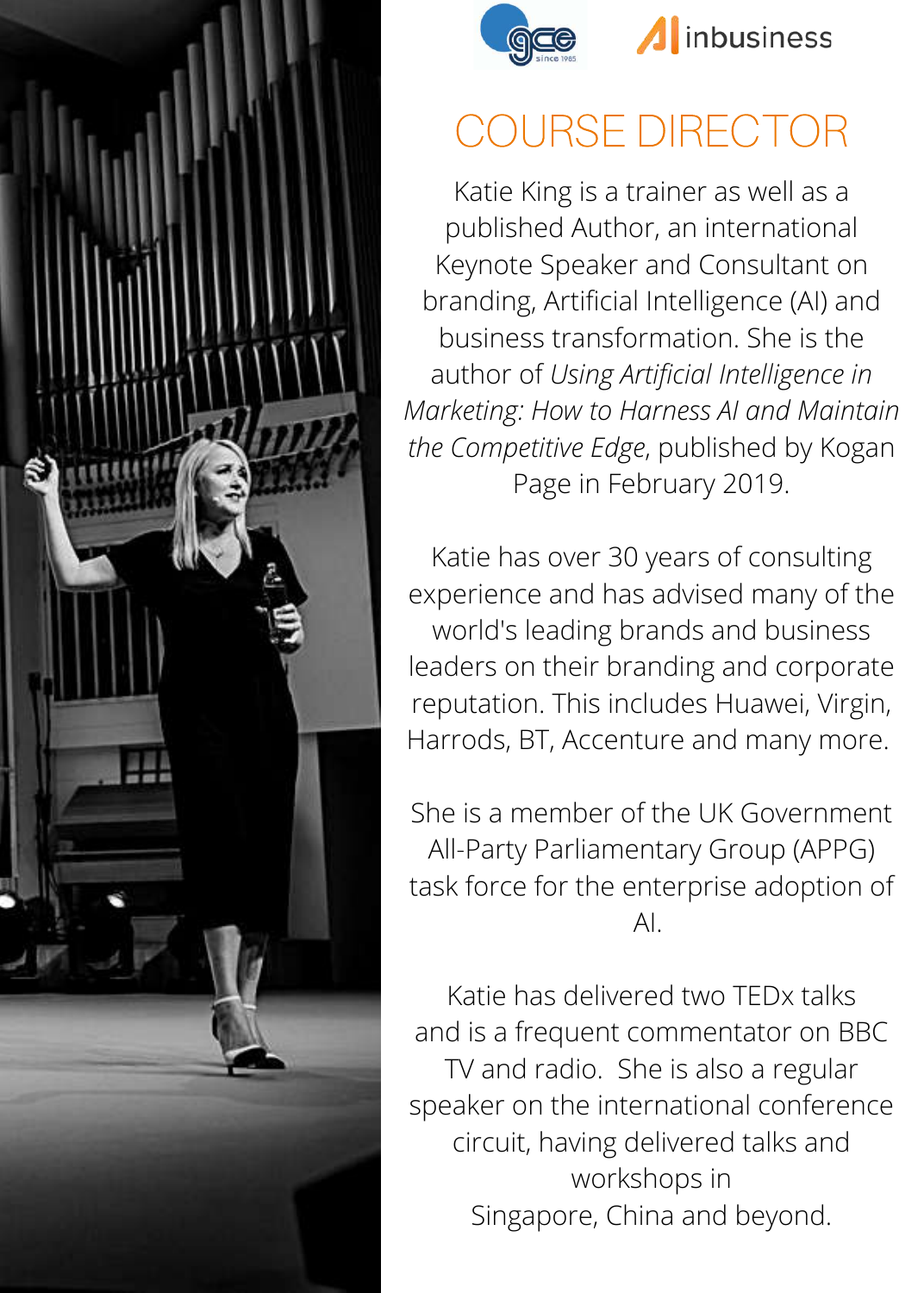

*A* inbusiness

# LINKS & TESTIMONIALS

Katie is a highly sought-after trainer, and delivers courses for delegates worldwide from multiple different industry sectors.

Here are testimonials, in Arabic and English, following a 2-day training course on AI in business, delivered in Bahrain and Oman.

- https://www.youtube.com/watch?v=-gKvG8WOrdA (Arabic)
- https://www.youtube.com/watch?v=2pmO321P\_7M&t=26s (English)

Here are links to videos of Katie presenting in Dubai and London:

- https://www.aiinbusiness.co.uk/keynotes
- https://www.youtube.com/watch?v=8BxCV6Nk\_R4

# SOCIAL MEDIA LINKS:

- https://twitter.com/katieeking
- https://www.linkedin.com/in/katieeking/
- https://www.facebook.com/katiekingmba
- https://www.instagram.com/katiekingmba/